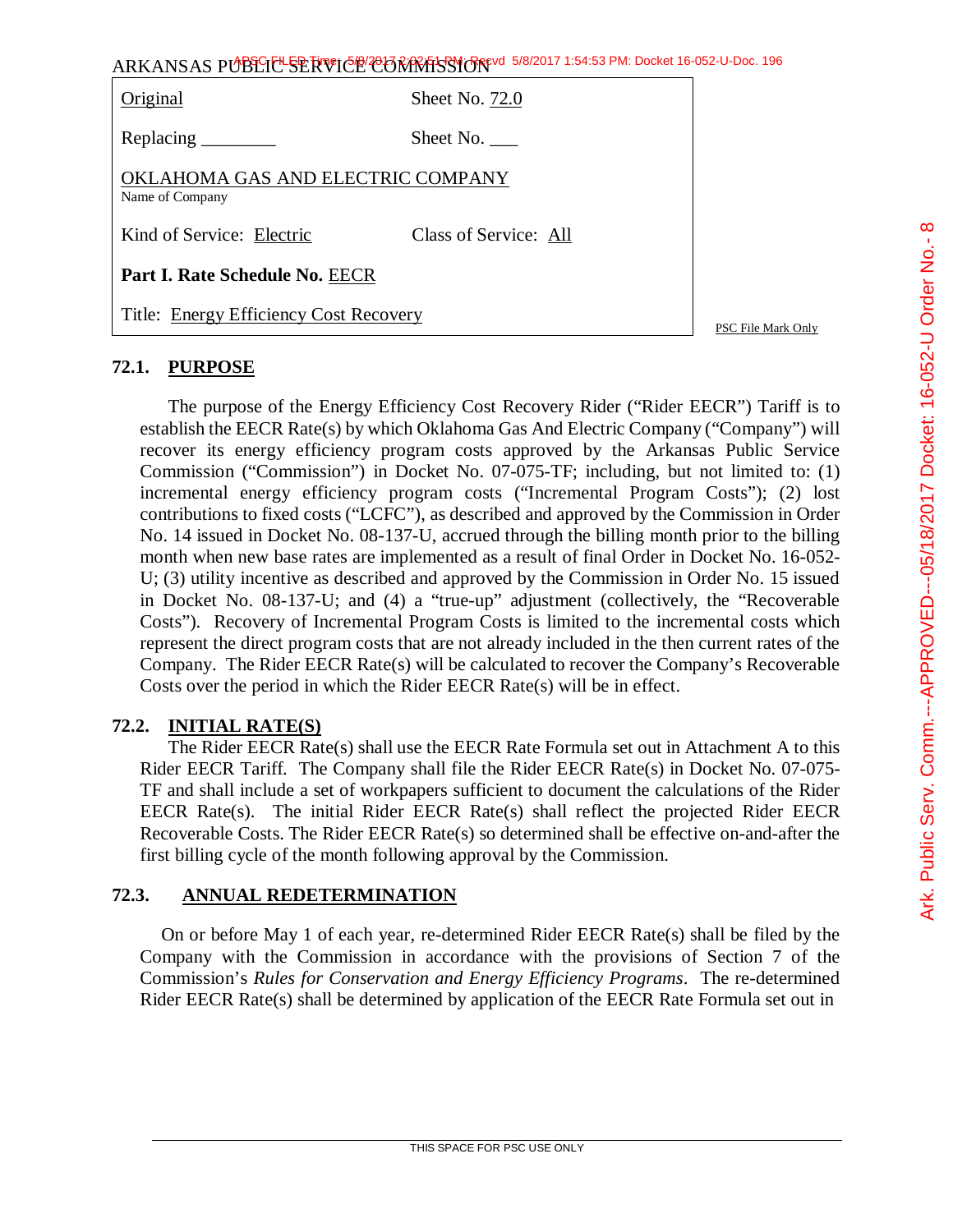| ARKANSAS PUBLICE SERVICE CONTRASSION 5/8/2017 1:54:53 PM: Docket 16-052-U-Doc. 196 |
|------------------------------------------------------------------------------------|
|------------------------------------------------------------------------------------|

| Original                                             | Sheet No. 72.1        |  |
|------------------------------------------------------|-----------------------|--|
|                                                      | Sheet No. $\_\_$      |  |
| OKLAHOMA GAS AND ELECTRIC COMPANY<br>Name of Company |                       |  |
| Kind of Service: Electric                            | Class of Service: All |  |
| Part I. Rate Schedule No. EECR                       |                       |  |
| Title: Energy Efficiency Cost Recovery               |                       |  |

PSC File Mark Only

Attachment A to this Rider EECR Tariff. Each such revised Rider EECR Rate shall be filed in Docket No. 07-075-TF and shall be accompanied by supporting testimony and a set of workpapers sufficient to fully document the calculations of the revised Rider EECR Rate(s).

The re-determined Rider EECR Rate(s) shall reflect projected Recoverable Costs for the next calendar year ("Recoverable Year"); including, but not limited to: (1) the approved Incremental Program Costs for the Recoverable Year; (2) the projected LCFC for the Recoverable Year, which shall be inclusive of LCFC for prior reporting years that are not already included within the Company's most recently established base rate; (3) the incentive earned in the prior calendar year ("Reporting Year"), if any; and (4) a true-up adjustment reflecting the over-recovery or under-recovery of the EECR Recoverable Costs for the Reporting Year. The true-up adjustment will be calculated to include the effect of carrying costs using the company's most recently approved rate of return on rate base. The Rider EECR Rate(s) so re-determined shall be effective on and after the first billing cycle of January of the Recoverable Year and shall then remain in effect for twelve (12) months ("EECR Cycle"), except as otherwise provided for below.

# **72.4. INTERIM ADJUSTMENT**

Should a cumulative over-recovery or under-recovery balance arise during any EECR Cycle, which exceeds ten (10) percent of the EECR Recoverable Costs determined for the EECR Cycle included in the most recently filed rate re-determination under this Rider EECR Tariff, then either the Commission General Staff or the Company may propose an interim revision to the then currently effective Rider EECR Rate(s).

# **72.5. TRACKING AND MONITORING PROGRAM COSTS AND BENEFITS**

The Company shall develop and implement appropriate accounting procedures, subject to the review of the Commission General Staff, which provide for separate tracking, accounting, and reporting of all program costs incurred by the Company. The procedures shall enable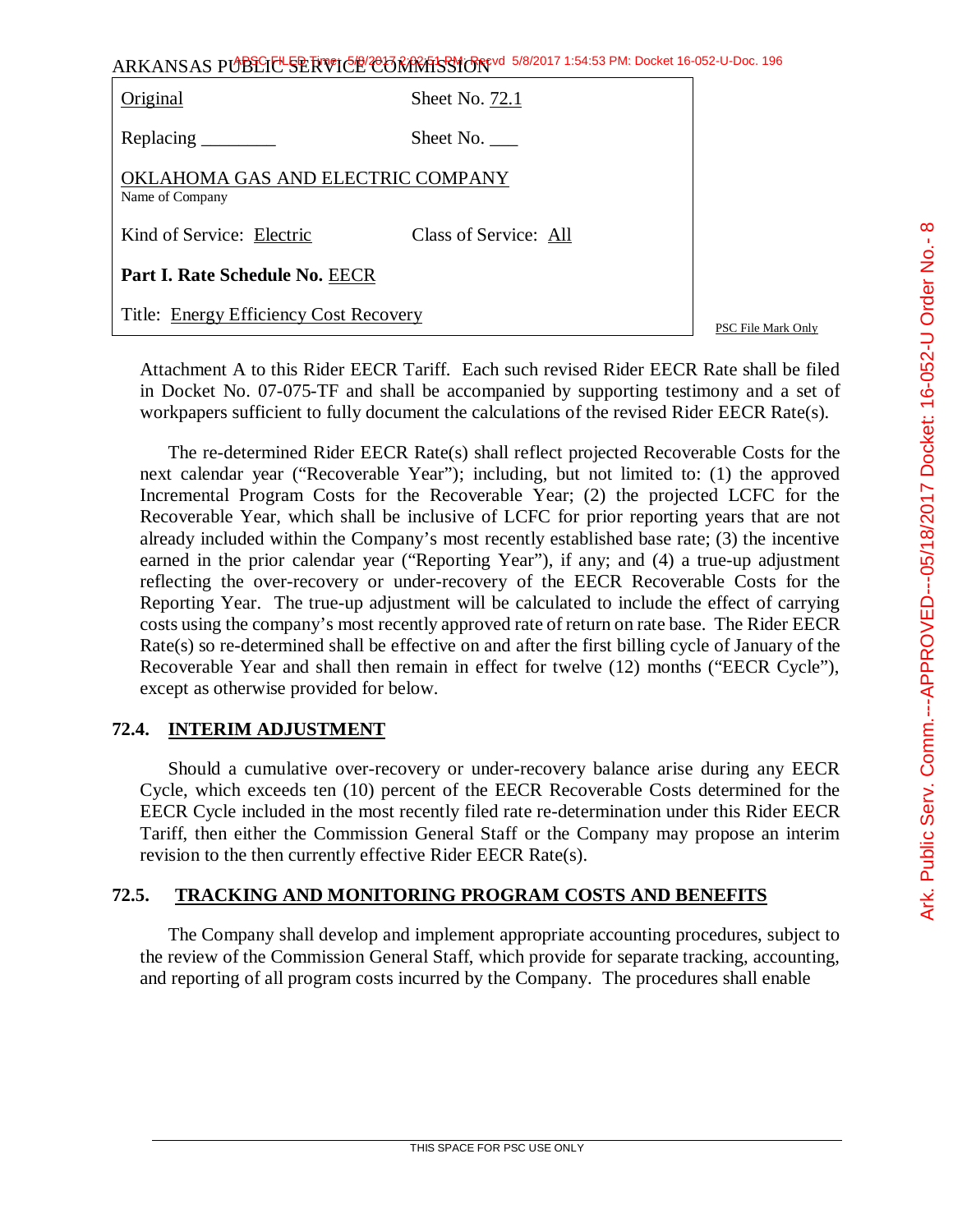|                                                      | ARKANSAS PUBLIC SERVICE CORRETS TO 5/8/2017 1:54:53 PM: Docket 16-052-U-Doc. 196 |                    |
|------------------------------------------------------|----------------------------------------------------------------------------------|--------------------|
| Original                                             | Sheet No. 72.2                                                                   |                    |
| Replacing ________                                   | Sheet No.                                                                        |                    |
| OKLAHOMA GAS AND ELECTRIC COMPANY<br>Name of Company |                                                                                  |                    |
| Kind of Service: Electric                            | Class of Service: All                                                            |                    |
| Part I. Rate Schedule No. EECR                       |                                                                                  |                    |
| Title: Energy Efficiency Cost Recovery               |                                                                                  | PSC File Mark Only |

energy efficiency program costs to be readily identified and clearly separated from all other costs. The Company shall secure and retain all documents necessary to verify the validity of the program costs for which it is seeking recovery. Such documents shall include, but not be limited to, vouchers, journal entries, and the date the participant's project was completed.

The Company shall develop and implement appropriate accounting procedures, subject to the review of the Commission General Staff, which provide for separate tracking, accounting, and reporting of revenues collected through the Rider EECR Tariff. The procedures shall enable the Rider EECR revenues to be readily identified and clearly separated from all other revenues. The Company shall secure and retain all documents necessary to verify the accuracy of the Rider EECR revenues. Such documents shall include, but not be limited to, billing determinants, journal entries, and summary revenue reports.

For the purpose of assessing the benefits and effectiveness of the programs, the Company shall develop and implement appropriate procedures, subject to the review of the Commission General Staff, which provide for separate tracking of the benefits and the effectiveness of the programs. The data that shall be tracked shall include, but not be limited to, information that will enable the Commission to assess the effectiveness of the programs. The Company shall secure and retain all documents necessary to verify its assessments.

# **72.6. Tracking and Monitoring LCFC and Incentive**

The Company shall track and monitor LCFC and Incentives in accordance with Orders issued in Docket No. 08-137-U. After a final Order is issued in Docket No. 16-052-U the Company will no longer track and monitor LCFC for subsequent periods.

# **72.7. TERM**

This Rider EECR Tariff shall remain in effect until modified or terminated in accordance with the provisions of the Rider EECR Tariff or applicable regulations or laws.